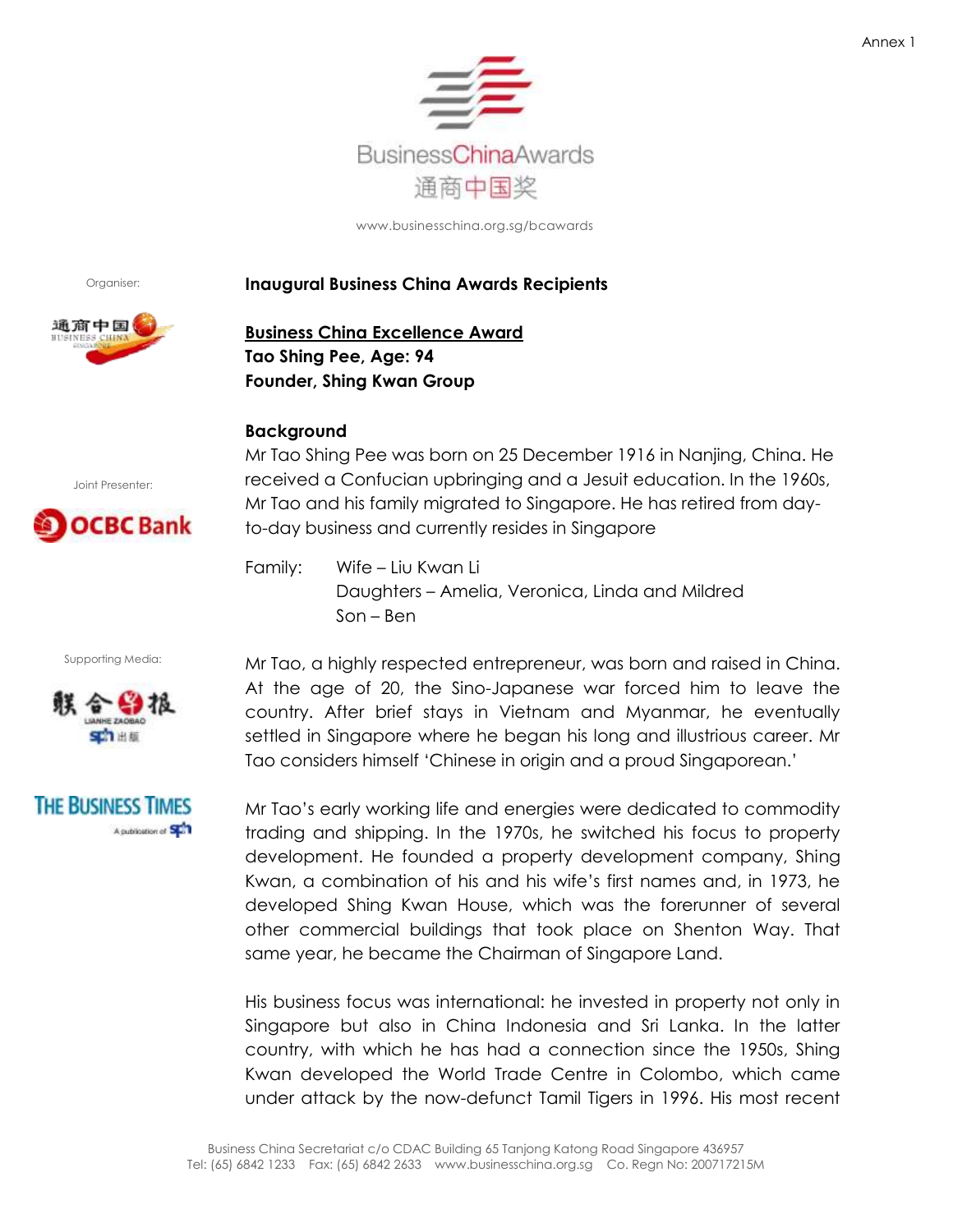

Organiser:



Joint Presenter:



Supporting Media:





investment in Sri Lanka, Havelock City, is "a mixed-use development comprising 8 apartment towers, 2 office buildings and a shopping mall." Mr Tao"s vision for Sri Lanka is an investment for generations to come. As one of the first and most prominent foreign investors in Sri Lanka, Mr Tao distinguished himself as a visionary, pioneer, and bold leader.

Apart from Sri Lanka, Mr Tao has also devoted his energy and effort into developing his native country, China. Major property development projects took place in China under the Shing Kwan umbrella and they are still the pride and joy of local Chinese. These projects included Jinling Hotel and Mandarin Garden Hotel located in Nanjing, Shanghai Mart, Beijing Landmark Tower Complex, Suzhou Business Park, and a residential project in Xintiandi, Shanghai.

# **Achievements**

Mr Tao"s success could be attributed to his pioneering instincts. In 1973, he took over Singapore Land, a small public listed company at that time. Under his leadership from 1973 to 1996, the company was transformed into the one of the largest public listed companies in Singapore. He is also credited for property development projects that include Clifford Centre, Shell Tower, Marina Square, Arcadia and The Gateway. These projects were considered pioneering projects as way ahead of their times.

For instance, Mr Tao was the first entrepreneur bold enough to venture into the reclaimed land area in Marina Centre. Thereafter, he created the first mixed-use building in the country. Marina Square, comprising three hotels, a shopping mall, car park, and offices, was the first of its kind when it was completed in 1987.

In China, Mr Tao"s first major investment was the 800-room Jinling Hotel in Nanjing in 1980 for the Jiangsu provincial government. It was a milestone for China"s property development market as it was one of the first major projects committed to by a foreign investor. The construction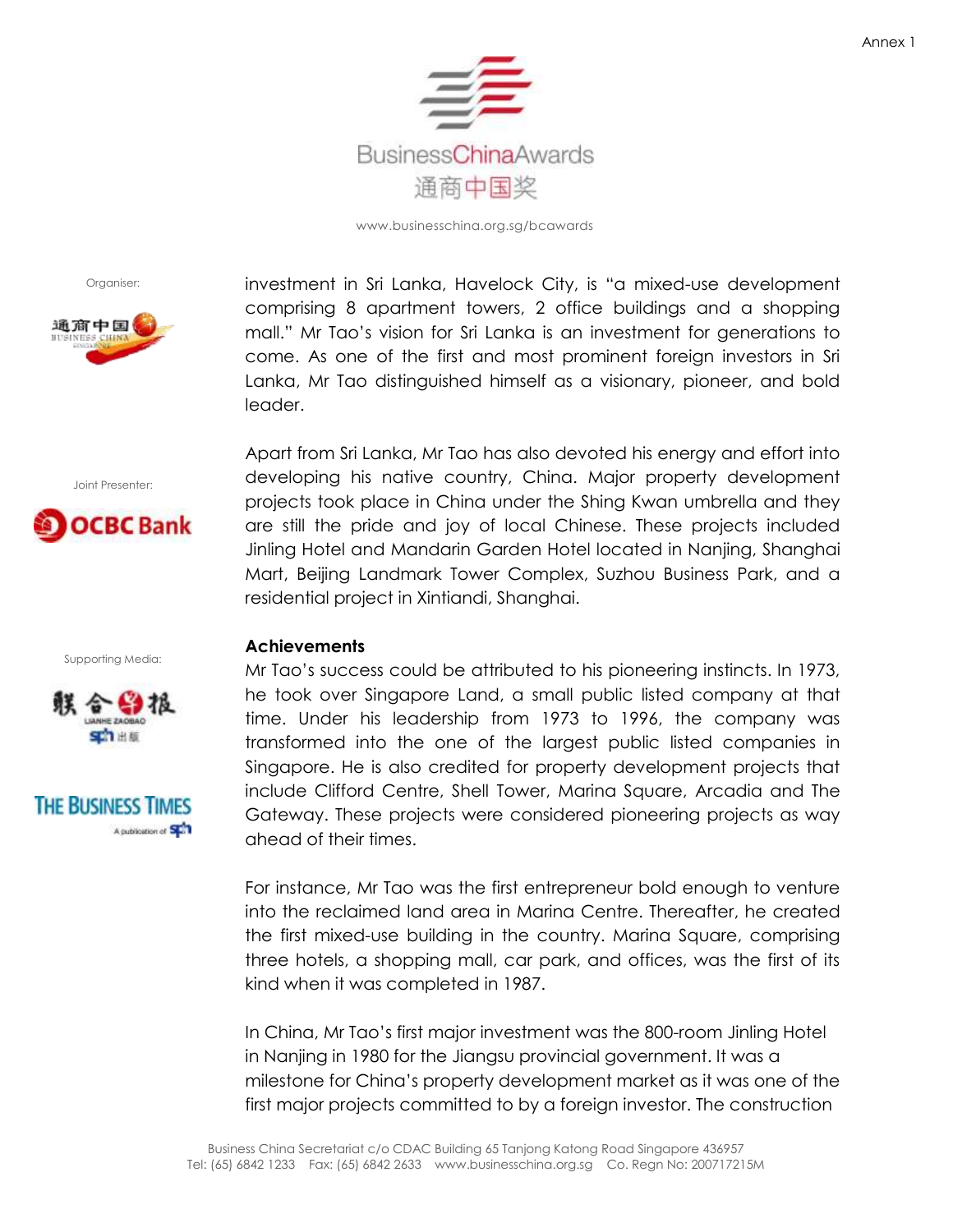

Organiser:



Joint Presenter:



Supporting Media:





of the hotel took just three years, a record speed in terms of construction at that time. The 37-storey hotel remained the tallest building in China hosting VIPs and heads of state like Mr. Deng Xiao Ping and Mr. Francois Mitterand on completion in 1983. Encouraged by Jinling Hotel"s success, Mr Tao became more active in property development in China. Under Shing Kwan, Mr Tao developed and invested in the Beijing Landmark Tower Complex, Mandarin Garden Hotel in Nanjing, and a residential project in Xintiandi, Shanghai.

Mr Tao is also a strong supporter of Sino-Singapore trade ties. His views were also sought by the Singapore government in the decision making process for the first Singapore-China Industrial Park in Suzhou as he was very familiar with the situation.

He was one of the main investors of Suzhou Industrial Park and Shanghai Mart; both being collaborations between China and Singapore. The main aim of these projects, other than to generate profits, was to develop China"s pool of talent and production technology. These projects clearly displayed Mr Tao"s willingness to invest in large-scale projects like these that do not provide instant returns. It could be said that Mr Tao is an investor who is more concerned about the fundamentals of the projects and the benefits to the economic development of the country than instant returns.

Mr Tao also devotes his energy to charitable causes in China. He is well known in the country as the chief sponsor of the Tao Shing Pee Education Foundation (TSPEF) founded in 2000. With its office in Shanghai, the Foundation"s main aim is to provide financial assistance to PRC Nationals pursuing MBA programs in the USA. Each year, the TSPEF assists candidates who are admitted to Harvard Business School or Stanford Graduate School of Business. One example, a Suzhou mayor was admitted to Harvard for post-graduate studies.

His intention behind the foundation is for these outstanding students, armed with world-class education, could contribute to China"s